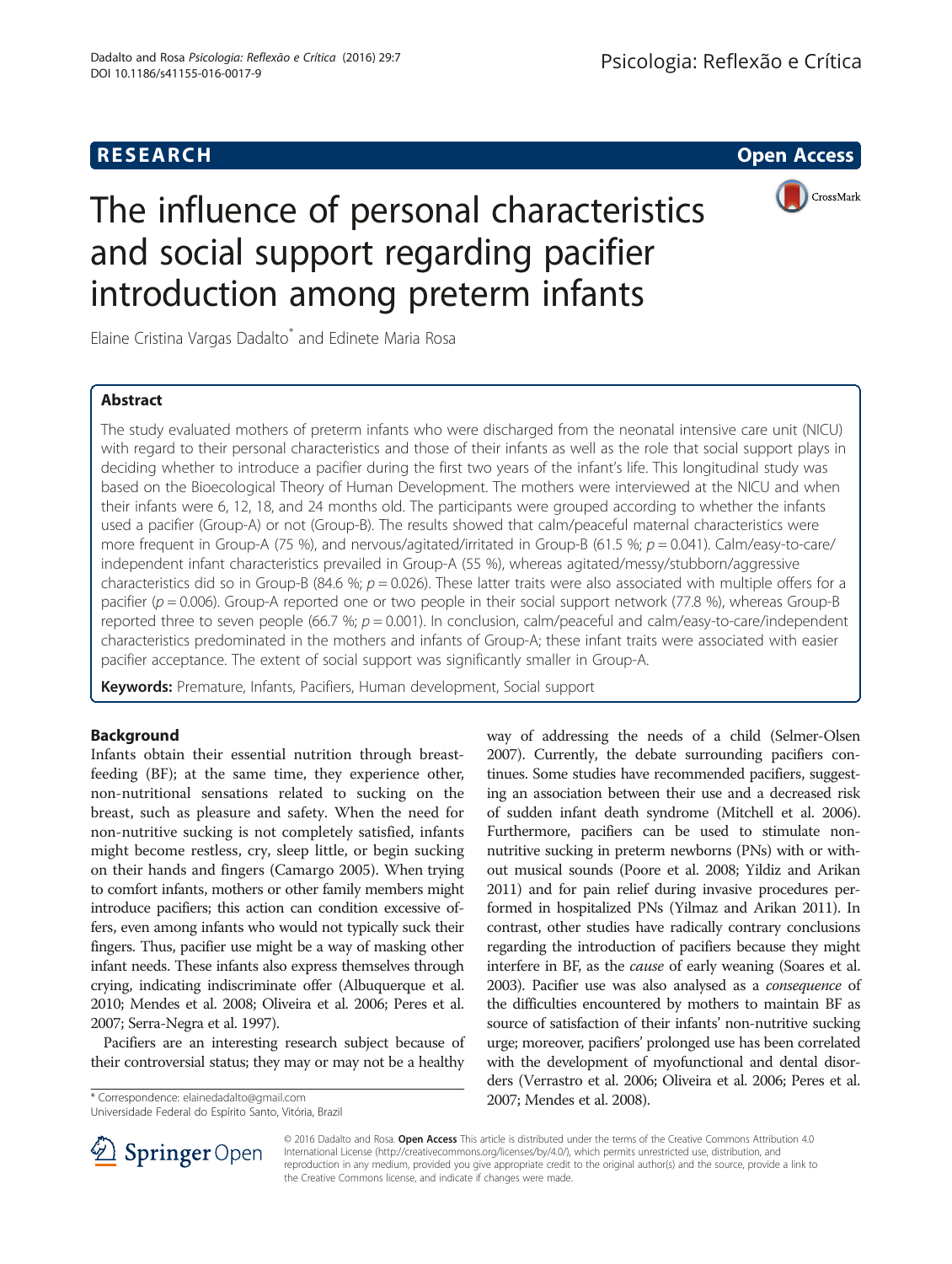Preliminarily, what can be observed from the research in this area is the presence of an adult, either the mother or another person, who could influence the mother-infant relationship through pacifier offer. Mauch et al. [\(2012](#page-7-0)) found that individuals from the mothers' social support advised that a pacifier should be introduced in 69.4 % of all cases. The same researchers indicated that the major reasons for advising for pacifier use included calming the infant (78.3 %), helping the infant fall asleep (57.4 %), keeping them comfortable and quiet (40.4 %), preventing finger sucking (20.9 %), regulating the time between feedings (12.6 %), helping the infant during tooth eruption (9.4 %), and facilitating removing the infant from the breast after feeding (6.8 %).

Araújo and Aiello [\(2013\)](#page-6-0) found that most of the people who acted as sources of social support were family members of the mothers. Morgado et al. ([2013\)](#page-7-0) analysed social support for BF and demonstrated positive interference in the BF process such that mothers with more relatives in their social network were more likely to employ BF exclusively. In contrast, Marques et al. [\(2010](#page-7-0)) found that mothers' social networks functioned both as a support and as potential conflicts with regard to lactation. Moreover, Falceto [\(2002\)](#page-6-0) demonstrated that 83 % of mothers were able to depend on two or more individuals when needed; however, only effective BF support from the father directly protected the infant against early weaning. Falceto [\(2002](#page-6-0)) also suggests that in the specific case of PNs who require hospitalization in the neonatal intensive care unit (NICU), the quality of the mother's relationship with healthcare professionals as well as effective interactions between mothers and these professionals tends to foster the perception of effective hospital support among lactating mothers. This perception is essential for establishing BF (Müller and Silva [2009\)](#page-7-0). Roseiro et al. ([2013](#page-7-0)) also analysed these interactions as a humane care strategy in the NICU.

The design of the present study followed the precepts of the Bioecological Theory of Human Development (BTHD) to assess the complex factors related to the interactions between mothers and their preterm infants with regard to whether to introduce a pacifier, as well as the influence of individuals who provide direct social support to the mother. The BTHD consists of four components and the relationships among them, which form the process-person-context-time (PPCT) model. Process is defined as the interaction between developing humans and the people, objects, and symbols in their environment. This theory considers the *proximal* processes (PPs) as the primary mechanism that produces development. The influential power of the PPs depends on the characteristics of the person, their immediate and more remote environmental *context*, and the *time* periods in which these processes operate. To be effective, PPs should occur regularly, with progressive complexity

and over prolonged periods of time (Bronfenbrenner and Morris [2006\)](#page-6-0).

Children's psychological development is driven by their involvement in PPs with one or more individuals who are committed to their development and well-being (especially their parents), with whom they establish a mutual, permanent emotional attachment. It is an interactive process on two levels: Not only does the adult influence the behaviour of the infant, but he or she also influences the behavior of the adult. Actually, it is the infant who instigates the process in terms of energy and meaning (Bronfenbrenner [2001](#page-6-0)).

An individual's characteristics can influence development through their capacity to affect PPs as well as stimulate or block its action; furthermore, they might also appear as a result of the development represented by the characteristics that emerge throughout life (Bronfenbrenner and Morris [2006\)](#page-6-0). When the research environment contains more than two individuals, analytical models must account for the indirect influence of the third person whose belief system can stimulate or maintain the reciprocal interaction with the developing person (Bronfenbrenner [2001](#page-6-0)).

Context is represented across four levels: the microsystem (i.e., the immediate environment where activities and interpersonal relationships occur face-to-face); the mesosystem (i.e., the set of microsystems in which the person participates directly); the exosystem (i.e., the influences from environments in which the person does not participate directly; and the macrosystem (i.e., the values and beliefs present in a common social organisation within a certain culture that can influence the relationship and the organisation of microsystems) (Bronfenbrenner [1994](#page-6-0), [1995](#page-6-0)). The time dimension is presented across three levels: microtime, which is related to episodes at the PP level; mesotime, which is related to the frequency of these episodes over days and weeks; and macrotime, which is related to social expectations and events across generations (Bronfenbrenner and Morris [2006\)](#page-6-0).

An individual's development can be influenced by the biological and social changes that occur throughout life. These changes often occur in more than one environment with reciprocal processes within these environments. Thus, this study evaluated mothers of preterm infants who were discharged from the NICU with regard to their personal characteristics and those of their infants as well as the role that social support plays in deciding whether to introduce a pacifier during the first 2 years of the infant's life.

## Methods

## Participants

The present study was conducted in a Brazilian city over 2 years. The participants were mothers of PNs (i.e., those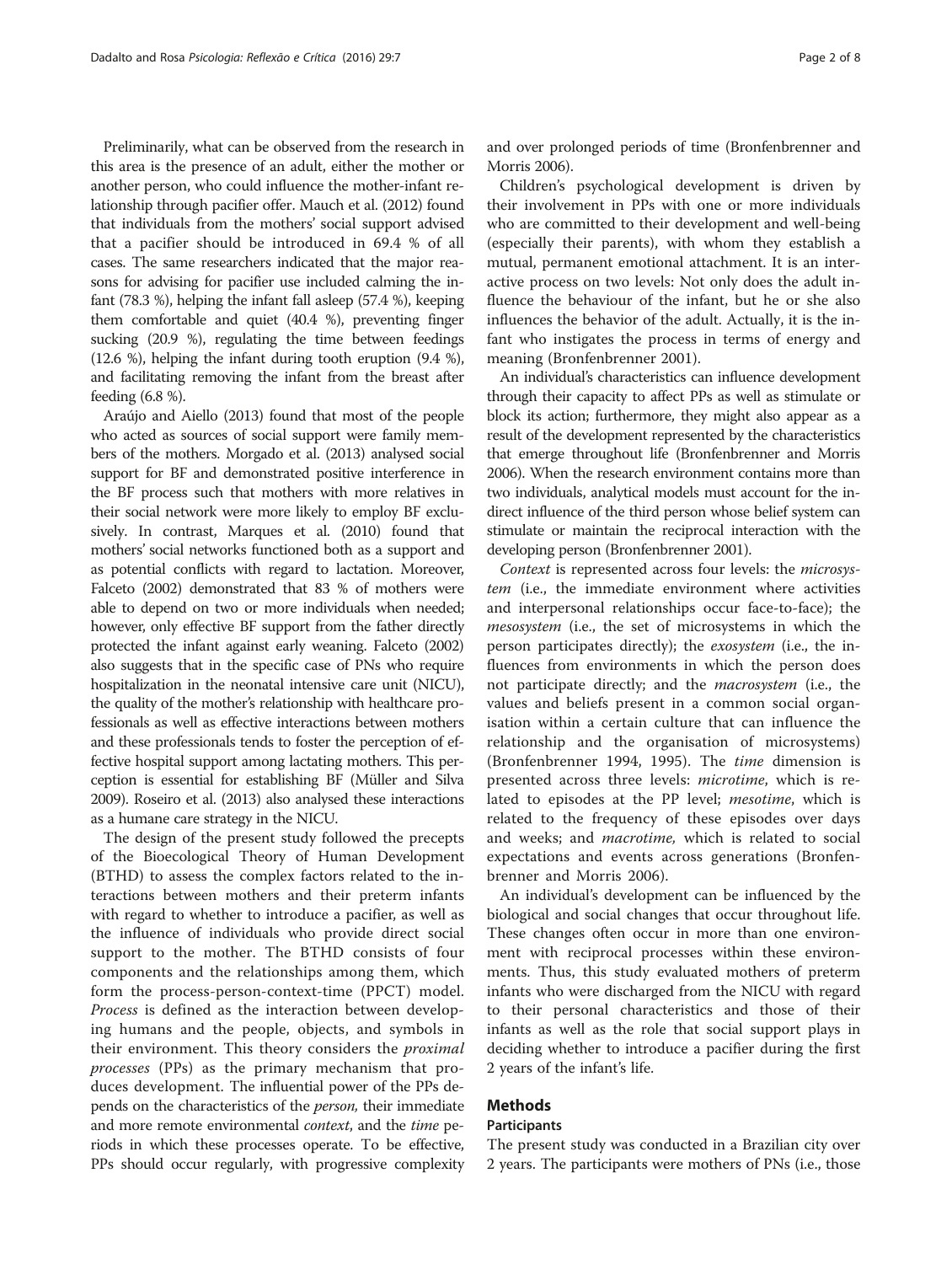with a gestational age [GA] less than 37 weeks) admitted to NICUs. One NICU was located in a public hospital and the other in a private hospital. Both units delivered similar levels of medical care and breastfeeding support during hospitalization.

### Procedure

All the mothers of PNs were requested to take part in the first phase of this study. When their infants were 6 months old, the same mothers were invited to participate in an interview during the dental care of their children. Subsequent, successive assessments occurred at 12, 18, and 24 months based on the age of their children at the data collection points. Individual appointments were scheduled on the best day and time for participants.

The Ethics Committee of Research at the Centre for Health Sciences approved this project under No. 249/10. The participants signed a "Statement of Free and Informed Consent" in accordance with Resolution 196/96 of the National Health Council. This consent document included all time points of the study.

#### Instrument

Sociodemographic data were collected during the initial interview at the NICU. An interview script developed by the authors of this study was used for the subsequent phases (6, 12, 18 and 24 months). This instrument was previously tested and redeveloped. It was noticed that the questions were of easy understanding, resulting in minimal changes and the removal of a repetitive item. This script contained 55 closed- and 8 open-ended questions concerning the mother's general health, personal characteristics, feeding, infant habits, and social support. The research design was based on the BTHD; its main construct was represented by the PPs, which considered the interdependence of the elements of the PPCT model (Bronfenbrenner [2001\)](#page-6-0). The present study analysed aspects related to the personal characteristics of the mothers and their infants over the 24-month follow-up period, the social support that they received throughout the first year of their infants' lives, and the pacifier sucking habit including offer attempts and reasons for pacifier introduction (all of which involve the influence of the mother-infant interaction). The mother' social support was analysed only in the first year because this time is the most exhausting to the mothers, regarding the demand in infant's care.

The mother's education was divided into the following categories based on whether a particular level of the Brazilian educational system was completed: incomplete primary education (IPE), complete primary education (CPE), incomplete secondary education (ISE), complete secondary education (CSE), incomplete higher education

(IHE), and complete higher education (CHE). Economic classification distributions were made according to the Brazilian economic classification criteria (Associação Brasileira de Empresas de Pesquisa ABEP [2010\)](#page-6-0) and segmented from high to low purchasing power using the following classes: A1, A2, B1, B2, C1, C2, D, and E.

#### Data analysis

The interviews were recorded using an audio recorder and then transcribed and numbered. The open-ended questions were categorised using a semantic approach based on content analysis (Bardin [1977](#page-6-0)) so that the categories created based on the responses of the participants were associated with the inferred knowledge related to the messages produced. The first author analysed the interviews, and the second author compared the open-ended questions to obtain agreement in the categorisation process. The responses were tabulated using SPSS version 18.0 for Windows (SPSS Inc., Chicago, IL, USA) and presented using descriptive statistics.

The participants were grouped to analyse the data regarding pacifier use or not. Pacifier use was defined as a regular pacifier sucking habit. The failed attempts to introduce the infant a pacifier were not considered a pacifier use. Group A included participants whose children had used or were still using pacifiers; Group B included participants whose children had never used a pacifier as a habit. Data regarding participants' perceptions of their personal characteristics and those of their infants and with regard to social support were compared using the chi-square test or Fisher's exact test\* (when the exposure variable involved two categories) or the Likelihood ratio\*\* (when the exposure variable involved more than two categories) to verify the relationship between these characteristics and the use of a pacifier (Field [2009\)](#page-6-0).

#### Results

The initial sample included 62 mothers of PNs admitted to public and private NICUs. At 6 months, 52 mothers attended the invitation to participate in this study, at 12 months 47 mothers, at 18 months 37 participants and at 24 months 33 participants. The data collected in this study comprised 33 mothers who attended all phases, corresponding to 53.2 % of the initial group. No significant differences were found between the characteristics of participants who remained in the study ( $n = 33$ ) and those who dropped out. The following categorical variables were independent of sample attrition: type of NICU, if public or private  $(p = 0.474^*)$ , infant gender  $(p = 0.594^*)$ , GA  $(p = 0.474^*)$ , the duration of orogastric tube use ( $p = 0.450^*$ ), primiparity ( $p = 0.582$ <sup>\*</sup>), economic classification ( $p = 0.570$ <sup>\*</sup>), city of residence ( $p = 0.296**$ ), employment ( $p = 0.636$ ), and maternal education ( $p = 0.996$ ).

Of the mothers of the preterm infants (whose characteristics are shown in Table [1](#page-3-0)) who completed all phases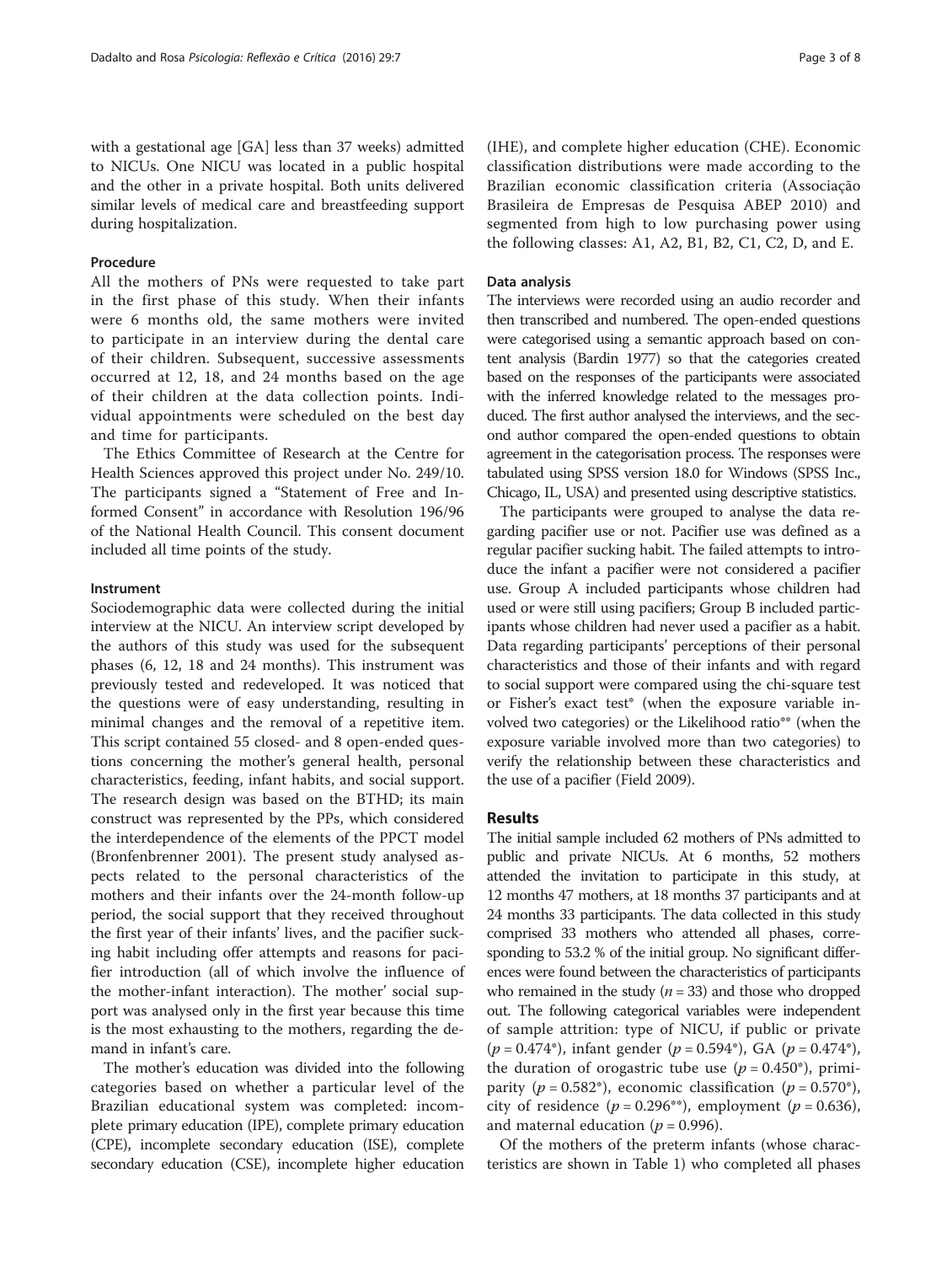<span id="page-3-0"></span>

| <b>Table 1</b> Participants' description during the initial and final |  |  |  |
|-----------------------------------------------------------------------|--|--|--|
| phases of the longitudinal study                                      |  |  |  |

|                                                 | Initial phase | Final phase |
|-------------------------------------------------|---------------|-------------|
|                                                 | n(%)          | n(%)        |
| <b>Education level</b>                          |               |             |
| IPE, CPE ISE                                    | 14 (42.4)     | 13 (39.4)   |
| <b>CSE</b>                                      | 9(27.3)       | 8(24.2)     |
| IHE, CHE                                        | 10(30.3)      | 12 (36.4)   |
| Attended complementary courses                  |               | 6(18.2)     |
| Number of children                              |               |             |
| 1                                               | 18 (54.6)     | 16 (48.5)   |
| $\mathfrak{D}$                                  | 11(33.3)      | 13 (39.5)   |
| 3 or 4                                          | 3(9.1)        | 2(6.0)      |
| $5$ or $5+$                                     | 1(3.0)        | 2(6.0)      |
| Employment                                      |               |             |
| Yes/Yes                                         | 13 (39.4)     | 13 (39.4)   |
| Yes/No                                          | 6(18.2)       |             |
| No/Yes                                          |               | 5(15.1)     |
| Stable union and lives with the infant's father | 27 (81.8)     | 26 (78.8)   |
| Other individuals live in the same home         | 7(21.2)       | 5(15.2)     |

IPE incomplete primary education, CPE complete primary education, ISE incomplete secondary education; CSE complete secondary education, IHE incomplete higher education, CHE complete higher education

of the longitudinal study, the most frequently reported changes in their general health were hypertension, anemia, urinary tract infection, headache, and gastro esophageal reflux.

Of the 33 newborn infants, 48.5 % were male and 51.5 % female; 33.3 % had a GA of less than 34 weeks, and 66.7 % of them a GA between 34 and 37 weeks. There were no statistically significant difference between these characteristics of Groups A and B  $(p = 0.284^*)$  and  $p = 0.435^{**}$ . A total of 81.8 % of the infants had birth weights less than 2,500 g; moreover, 45.5 % were admitted to public NICU, and 54.5 % were admitted to private NICU. A total of 84.8 % of infants were hospitalized for more than 7 days (mean = 29.15;  $SD = 26.87$ ), and 90.9 % were fed via an orogastric tube. At the end of the 2-year follow-up assessment, 51.5 % of the mothers reported that their infants were in good health, the most common complaints being asthma, pneumonia, gastro esophageal reflux, and viral infection. A total of 84.8 % of the mothers reported that their infants' weights, heights, and development were consistent with the chronological ages of their infants; only 15.2 % reported delays in these variables, and 30.3 % required therapy or targeted stimulation.

In the 6-month interview, of the 33 participants it was observed that 32 attempted to give their infants a pacifier at some point; 15 mothers only offered the pacifier once to determine whether the infant wanted it, and 17 mothers made several attempts, for about three to seven days. However, some attempts of pacifier offer had failed, therefore the pacifier sucking habit was observed in 18 infants at the 6- and 12-month time points composing the Group A, while in Group B there were 15 participants. It was noticed that between the 12- and 18-month time points, there was a new attempt of pacifier offer in two cases and these infants started using the pacifier. Thus, at the 18- and 24-month time points, there were 20 participants in Group A and 13 in Group B.

The personal characteristics of the mothers and the changes they observed over the 2-year study were organized into seven categories: (a) as calm/peaceful as before the infant's birth  $(n = 14, 42.4 \%)$ ; (b) more calm/ peaceful than before the infant's birth  $(n = 2, 6.1 \%)$ ; (c) as nervous/agitated/irritated as before the infant's birth  $(n = 3, 9.1 \%)$ ; (d) more nervous/agitated/irritated than before the infant's birth  $(n = 4, 12.1 \%)$ ; (e) formerly calm/peaceful before the infant's birth but nervous/agitated/irritated after the infant's birth  $(n = 6, 18.2 \%)$ ; (f) formerly nervous/agitated/irritated before the infant's birth but calm/peaceful after the infant's birth  $(n = 3,$ 9.1 %); and (g) formerly calm/peaceful before the infant's birth, then nervous/agitated/irritated after the infant's birth, and then eventually calm/peaceful  $(n = 1, 3.0 %)$ . Maternal characteristics at the end of the study were not related to the number of times that the pacifier was offered ( $p = 0.602^*$ ). Comparing the groups (Table 2) calm/ peaceful mothers predominated in Group A (infants using pacifiers), and nervous/agitated/irritated mothers predominated in Group B (no pacifier use).

Most mothers described their infants' characteristics at 6 months as calm/peaceful (78.8 %). This percentage reduced to 54.6 % by 12 months, and 24.2 % described their infants as agitated/messy; others reported that their infants were prone to stubbornness and tantrums (21.2 %). At 18 months, 27.2 % of mothers classified their infants as calm/peaceful, 21.2 % as agitated/messy, 42.5 % as stubborn, and 9.1 % as aggressive (e.g., pushing, hitting, or

Table 2 Self-reported characteristics of the mothers and their infants at the end of the study with regard to the use of pacifiers over a 2-year follow-up

| Characteristics at the end of the study |         | Pacifier use |               |               |            |  |
|-----------------------------------------|---------|--------------|---------------|---------------|------------|--|
|                                         | Group A |              | Group B       |               | $p$ -value |  |
|                                         | n       | $\%$         | n             | $\frac{0}{0}$ |            |  |
| Categories attributed to the mother     |         |              |               |               |            |  |
| Calm/peaceful                           | 15.     | 75.0         | 5             | 38.5          | $0.041*$   |  |
| Nervous/agitated/irritated              | 5       | 25.0         | 8             | 615           |            |  |
| Categories attributed to the infant     |         |              |               |               |            |  |
| Calm/easy to care/independent           | 11      | 55.0         | $\mathcal{L}$ | 15.4          | $0.026*$   |  |
| Agitated/messy/stubborn/aggressive      | 9       | 45.0         | 11            | 84.6          |            |  |
| Total                                   | 20      | 100.0        | 13            | 100.0         |            |  |

\*Fisher's exact test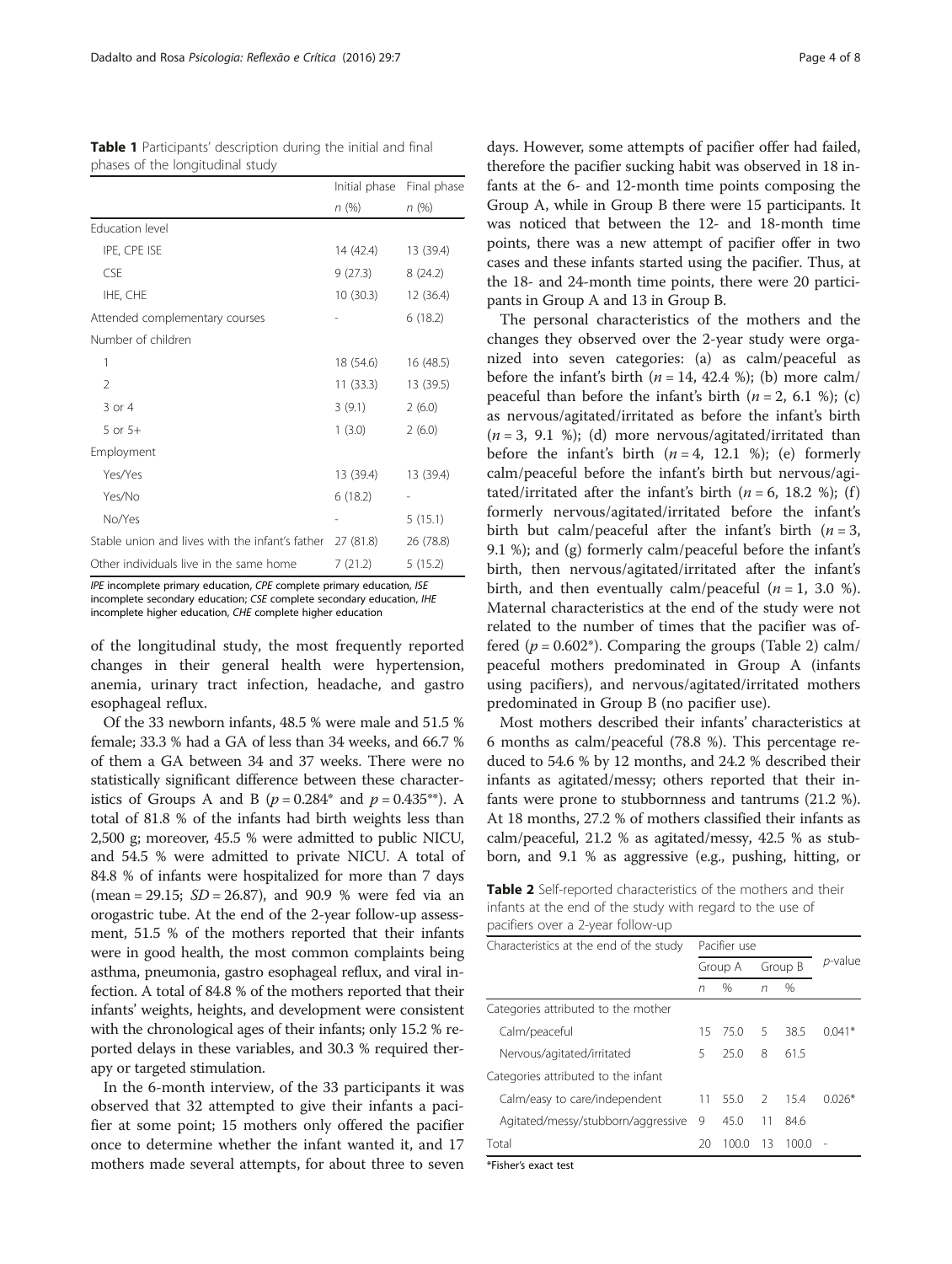biting). At 24 months, 27.2 % of infants were described as calm/quiet, 21.2 % as agitated/messy, 24.2 % as stubborn, 15.2 % as aggressive, and 9.1 % as calm/peaceful, but stubbornness was described as occurring when the infants were upset, and 3.0 % of mothers described their infants as independent/decisive nature. To statistically compare Groups A and B, the infants were grouped as easy to care for (e.g., calm, peaceful, and independent infants) or difficult to care for (e.g., agitated, messy, stubborn, or aggressive infants) based on the maternal evaluation at the end of the study (Table [2](#page-3-0)). The first category was more frequent in Group A, while the latter predominated in Group B ( $p = 0.026$ ). Table 3 presents the mother-reported infant characteristics with regard to pacifier offer attempt.

In most cases, it was the mother who introduced a pacifier to their infant ( $n = 13$  of 20; 65 %). Their motivations for initiating pacifier use, reported at the 6-month interview, were to calm their infants and help them fall asleep; some mothers also reported that their infants cried excessively and were agitated prior to using a pacifier. Moreover, the motivations to introduce pacifiers after 6 months were related to mothers' returning to work (in these cases, the maternal grandmother introduced the pacifier) or based on the recommendation of day care providers who claimed that these children made multiple attempts to take pacifiers away from others.

The interactions between the mothers and infants also involved informal social support with the participation of individuals from the nuclear family, including the father, siblings over 8 years old, and other relatives, as well as neighbours, who supported the mother in childcare. Few participants reported that their infants only had contact with the nuclear family or day care. Of the 29 mothers who lived in the same home with their partners, paternal support was perceived in two ways: fathers who helped and were involved in infant care (37.9 %) and fathers who helped distract the infant, although they did not actually participate in other types of infant care (62.1 %).

At the 6- and 12-month interviews, 75.7 % of mothers reported formal social support provided by an employee to look after the house and 27.3 % a person to care for the infant; only one infant attended formal childcare.

Table 3 Characteristics attributed to the 24-month-olds at the end of the study based on pacifier offer attempt as assessed by their mothers

| Characteristics attributed to the infant Pacifier offer attempt |      |                |               |        |                 |
|-----------------------------------------------------------------|------|----------------|---------------|--------|-----------------|
|                                                                 | Once |                | Several times |        | <i>p</i> -value |
|                                                                 | n    | %              | n             | $\%$   |                 |
| Calm/easy to care/independent                                   |      | 10 66.7 3 17.6 |               |        | $0.006*$        |
| Agitated/messy/stubborn/aggressive 5 33.3 14                    |      |                |               | - 82.4 |                 |
| Total                                                           |      | 15 100.0 17    |               | 100.0  |                 |
|                                                                 |      |                |               |        |                 |

\*Fisher's exact test

Regarding the informal social support received at 6 and 12 months, mothers in Group A depended on one or two people to help care for their infant, whereas mothers in Group B depended on between three and seven people; only two participants in each group reported that they were not supported (Table 4).

The participation of individuals involved in the informal social support with regard to pacifier use was assessed for their ability to influence the mothers' decisions. In most cases, it was found that pacifier use was encouraged by grandparents, great-grandparents, and uncles (60 %), while in 30 % of the 20 cases pacifier use was stimulated by mothers themselves and in 10 % by fathers. Extended relatives became especially important when the mother returned to work and depended on them to care for their infant. In general, family members encouraged pacifier use and only 35 % disagreed. Regarding finger sucking, however, at the 24 months followup, mothers and family members were observed to strongly discourage their infant from this sucking habit. Mothers in Group A removed the infants' fingers from their mouth and placed a pacifier or a teether in their mouth. Mothers in Group B used a teether or cloth for this purpose. At 18 months, 24.2 % of infants attended day care; at 24 months, 42.4 % did so.

#### **Discussion**

Most infants had low birth weights (fewer than 2,500 g), which might interfere with their development according to the BTHD (Bronfenbrenner and Morris [2006\)](#page-6-0). During the follow-up assessment, however, participants reported the progress of their infants (84.8 % of whom were within the expected ranges for weight, height, and development based on their age) with joy.

The qualities used to characterize the mothers and their infants were analysed as participants perceived them over time. In many cases, mothers reported that they became more nervous, agitated or irritated after birth or became calmer as they learnt how to take care of their infant. According to Bronfenbrenner ([2001](#page-6-0)), the children exert powerful influence on the behaviour and psychological

Table 4 The distribution of participants based on the number of individuals who were able to help care for the infant during the first year of life

| Number of support  | Pacifier use at 12 months |       |         |       |                 |
|--------------------|---------------------------|-------|---------|-------|-----------------|
| individuals        | Group A                   |       | Group B |       | <i>p</i> -value |
|                    | n                         | $\%$  | n       | $\%$  |                 |
| None               | 2                         | 111   |         | 13.3  | $0.001***$      |
| 1 or 2 individuals | 14                        | 778   | 3       | 20.0  |                 |
| 3 to 7 individuals | $\mathcal{P}$             | 111   | 10      | 66.7  |                 |
| Total              | 18                        | 100.0 | 15      | 100.0 |                 |

\*\*Likelihood ratio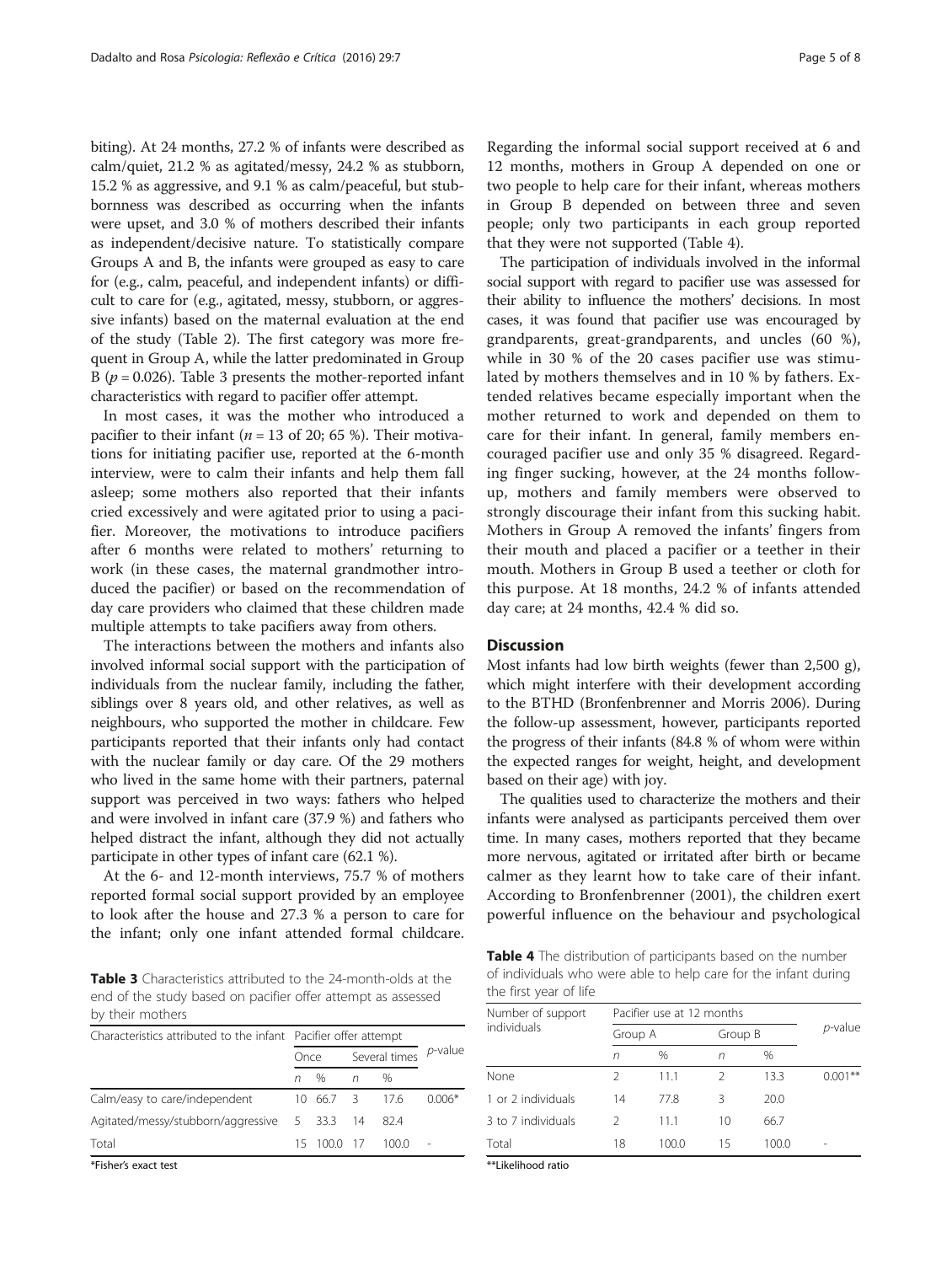development of their parents, especially in the first years of life. This effect was observed in the present study when the mothers indicated a change in their personal characteristics after their infants' births. The mothers described their infants' characteristics based on attributes related to their current period of intense development; specifically, 78.8 % of infants were described as peaceful at 6 months, 54.6 % were described as peaceful at 12 months, and 27.2 % were described as peaceful at 18 months and at 24 months. In contrast, the first reports of stubbornness (21.2 %) appeared at 12 months and increased at 18 months (42.5 %). This characteristic can be analysed as a negative emotional sub-dimension, which characterised by difficulties in controlling emotions, presents behaviours such as screaming or crying due to frustration (Seabra-Santos and Almeida [2014\)](#page-7-0). It is necessary to draw attention to the importance of the early detection of individuals' characteristics that could influence the child's development as debated by Klein and Linhares ([2007](#page-6-0)).

Reports of stubbornness decreased at 24 months (24.2 %) when several mothers reported that they had learned to address this behaviour. This finding matches that of Feldman et al. [\(2011\)](#page-6-0) who found that the presence of positive maternal behaviours promoting emotional self-regulation was related to the greater abilities to curb aggressiveness in 2- to 3-year-olds. Cassiano and Linhares [\(2015](#page-6-0)) also highlighted that the mother-infant interaction quality can influence the child's temperament, specially at an age considered a turning point to self-regulation and a higher demand for a more active maternal behavior. The present result implies that the establishment of progressively more complex PPs and mutual emotional attachments with the mother and the individuals committed to the development of the infant lead to the internalization of affection and the activities undertaken by the parents (Bronfenbrenner [2001\)](#page-6-0).

Mother-described calm/easy-to-care-for/independent infant characteristics were common among children who had used or were still using a pacifier. This result and the reports about the motivation for offering a pacifier were consistent with those of other studies in which mothers justified introducing pacifiers to calm their infants (Mauch et al. [2012](#page-7-0); Sertório and Silva [2005\)](#page-7-0). However, considering the data regarding attempts to offer a pacifier, infants described by their mothers as calm/easy-to-care-for/independent at 24 months were more likely to have single pacifier offers. In contrast, most mothers who reported several pacifier-offer attempts had agitated/messy/stubborn/ aggressive infants. On this theme, Bronfenbrenner and Morris [\(2006](#page-6-0)) discussed the capacity of the biopsychological characteristics of the developing person to affect the direction and power of PP at a given stage of development, considering that PP encompass interaction not only with people but also with objects and symbols.

According to the BTHD, context is not only related to the physical conditions of the environment but also to how it is perceived by developing individuals and how they experience the subjectivity of this experience, thereby allowing positive and negative polarities to coexist to varying degrees regarding the experience. This issue, referenced by Bronfenbrenner [\(2001\)](#page-6-0), can be analysed when considering the ambivalence shown by some mothers regarding the use of a pacifier for their children. Despite their assessment that pacifier use is not innocuous, they recognised that it helps to calm infants. Furthermore, the pacifier is considered by mothers as a way to calm the infant that can be easily removed compared with finger sucking because mothers and other family members intensely interfered to curb this behaviour by removing the fingers from the infants' mouth and offering pacifiers or teethers.

As for the informal social support received by the mothers, as an indirect influence on the effectiveness of PPs between mothers and infants, in 77.8 % of the cases mothers in Group A reported that one or two individuals were able to help care for the infant during the first year of life, whereas 66.7 % of the mothers in Group B reported three to seven people. This level of support was below that reported by Falceto [\(2002\)](#page-6-0) in a study on early weaning (83 %), including two or more individuals. Social networks can operate under positive aspects in which the mother depends on more relatives and receives strong social support, thereby increasing the likelihood of a positive outcome, such as exclusive BF (Morgado et al. [2013](#page-7-0)). Marques et al. ([2010\)](#page-7-0) analysed both the positive and negative influences in which social networks functioned as a support but also as a generator of possible conflicts. With regard to mothers of PNs admitted to the NICU, the quality of the relationship with healthcare professionals and their perceived support is essential to establish BF (Müller and Silva [2009](#page-7-0)) and humanised service (Roseiro et al. [2013\)](#page-7-0).

The belief system of the individuals in the *microsystem* or exosystem of the child might stimulate reciprocal interactions between mothers and their children. The direct action of the pacifier to help distract infants also has the effect of providing physical rest for mothers who start to feel able to be involved in lasting PPs with their children (Bronfenbrenner [1999\)](#page-6-0). The establishment and maintenance of interaction patterns increasingly more complex depend, to some extent, on the availability and involvement of a third person (Bronfenbrenner [2001](#page-6-0)). Thus, the presence of the father, grandparents, and neighbours can influence the mother-child relationship by modifying its quality, intensity, duration, and complexity (Rosa and Tudge [2013\)](#page-7-0).

In contrast, considering the cultural aspects involved in the offer of pacifiers, the family members in the present study generally encouraged their use; only a few discouraged their use. When the mothers returned to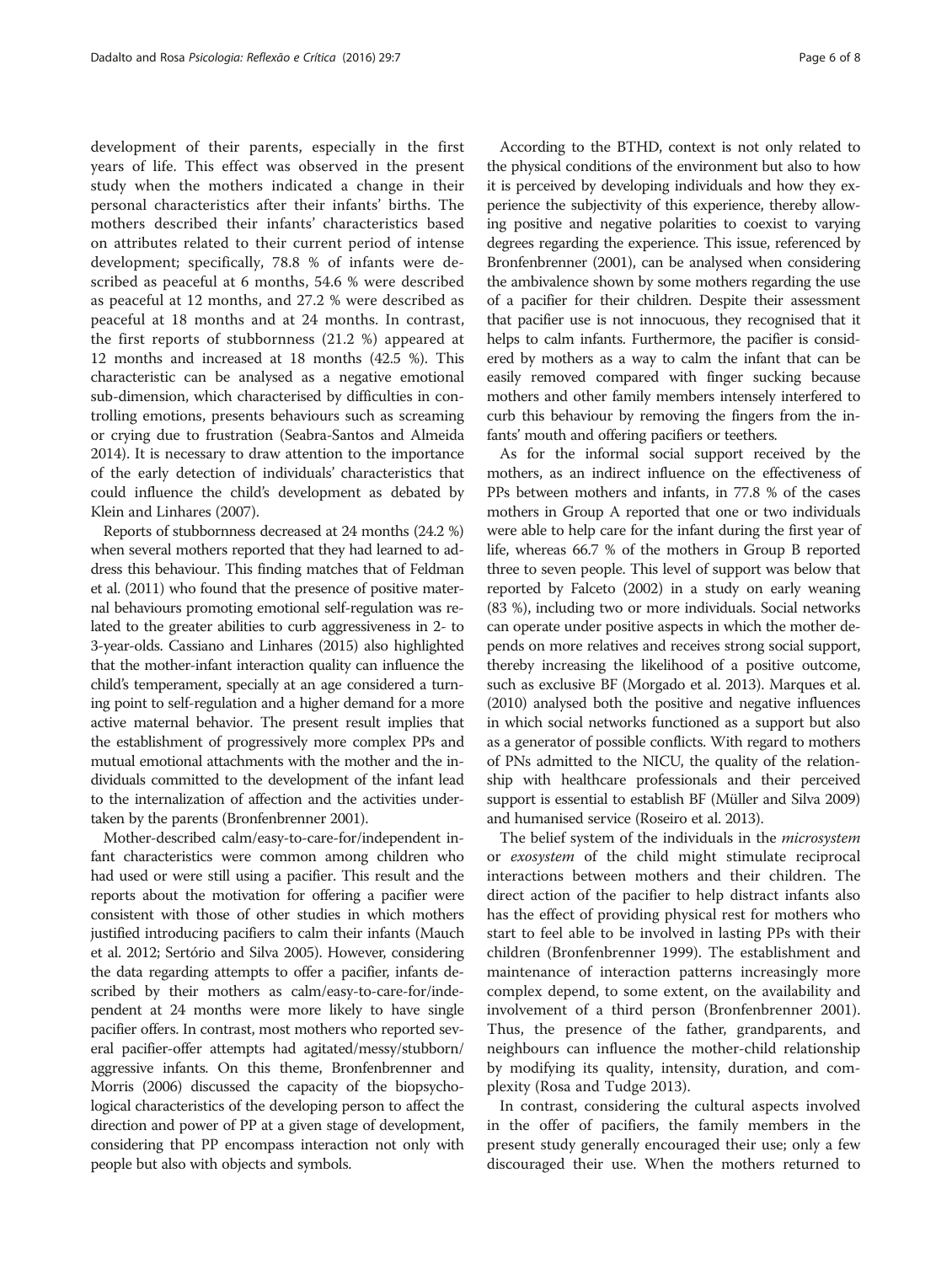<span id="page-6-0"></span>work and depended on other family members to care for the infant, these social supports were those most likely to encourage pacifier use, thereby enhancing the analysis of the cultural influences associated with offering this object (Selmer-Olsen [2007](#page-7-0)). As Mauch et al. ([2012](#page-7-0)) demonstrated, mothers provided pacifiers 30.6 % of the time, and grandparents did so 28.8 % of the time. Specifically at day care, infants who did not use pacifiers were influenced by being with others who used them.

The present study has strengths such as the longitudinal assessment over 2 years; however, certain limitations should be noted. The small number of participants and the lack of a probabilistic sample limit the generalisability of the results; thus, additional studies should assess the characteristics of mothers and their infants, and their social support regarding the use of pacifiers. Future studies should also examine full-term infants.

#### Conclusions

The characteristics attributed to the mothers were categorised into two major groups: calm/peaceful and nervous/agitated/irritated. Based on interactions with their children, participants perceived changes in their characteristics over time, oscillating between these categories throughout the study. The mothers described themselves as calm/peaceful more often when their infants used pacifiers.

Maternal perceptions regarding their infants' characteristics reasserted the attributes related to their intense development period. Calm/easy-to-care-for/independent infants were more likely to use a pacifier; agitated/messy/stubborn/aggressive infants were more likely not to use pacifiers. However, the results regarding pacifier offering attempts showed that calm/easy-to-care-for/independent infants more easily accepted pacifiers than those described as agitated/messy/stubborn/aggressive who rejected pacifiers or accepted them after several offers.

Most mothers showed signs of ambivalence when they referred to the help provided by the pacifier to calm their infants, even though they were aware that it is not an innocuous habit. On the other hand, mothers and family members intensely interfered to prevent infants from placing their fingers in their mouths to discourage finger sucking.

Support from the infant's father was perceived by most mothers as a help to distract the infant, without direct involvement in care. Few reports have suggested that fathers neither encouraged nor discouraged pacifier use. The informal social support provided by family and neighbours during the first year of the infant's life has an indirect influence capable of undermining the effectiveness of the PPs between mother and infant. Mothers whose infants used pacifiers reported one or two individuals who were able to help care for the infant, whereas those whose infants did not use pacifiers depended on three to seven individuals; this difference was statistically significant. Moreover, even with fewer supports, these family members exerted influence by encouraging the use of pacifiers, and few discouraged, especially when the mothers returned to work and relied on family members to care for the infant. This analysis strengthens the cultural influence associated with a pacifier offer.

#### Competing interests

The authors declare that they have no competing interests.

#### Authors' contributions

ECVD participated in the study design, data collection, analysis and interpretation of data. EMR participated in the study design, data interpretation and critical content review. All authors read and approved the final manuscript.

#### Received: 15 March 2016 Accepted: 7 April 2016 Published online: 14 April 2016

#### References

- Albuquerque SSL, Duarte RC, Cavalcanti AL, Beltrão EM. A influência do padrão de aleitamento no desenvolvimento de hábitos de sucção não nutritivos na primeira infância [The influence of feeding methods in the development of non-nutritive sucking habits in childhood]. Ciên Saúde Colet. 2010;15(2):371–8.
- Araújo GMS, Aiello ALR. Rede social de apoio de mães com deficiência intelectual [Social support networks for mothers with intellectual disabilities]. Psicol Reflexão e Crítica. 2013;26(4):752–61.
- Associação Brasileira de Empresas de Pesquisa (ABEP). (2010). Critério de classificação econômica Brasil, 2010 [Brazilian economic classification criteria, 2010]. Available at:<http://www.abep.org/criterio-brasil> Accessed on: October 21, 2010.
- Bardin L. Análise de conteúdo [Content analysis]. Lisboa, Portugal: Edições 70; 1977. Bronfenbrenner U. Ecological models of human development. In: Husen T,
- Postlethwaite TN, editors. International Encyclopedia of Education. 2nd ed. Oxford, UK: Pergamon Press/Elsevier Science; 1994. p. 1643–7.
- Bronfenbrenner U. Developmental ecology through space and time: A future perspective. In: Moen P, Elder Jr GH, Luscher K, editors. Examining lives in context: Perspectives on the ecology of human development. Washington, DC: American Psychological Association; 1995. p. 619–47.
- Bronfenbrenner U. Environments in developmental perspective: Theoretical and operational models. In: Friedman SL, Wachs TD, editors. Measuring environment across the life span: Emerging methods and concepts. Washington, DC: American Psychological Association Press; 1999. p. 3–28.
- Bronfenbrenner U. The bioecological theory of human development. In: Smelser NJ, Baltes PB, editors. International Encyclopaedia of the Social and Behavioural Sciences. Oxford, UK: Elsevier; 2001. p. 6963–70.
- Bronfenbrenner U, Morris PA. The bioecological model of human development. In: Damon W, Lerner RM, editors. Handbook of child psychology: Theoretical models of human development. New York, NY: Wiley; 2006. p. 793–828.
- Camargo MCF. Programa preventivo e interceptativo de maloclusões na primeira infância [Preventive and interceptive programme of malocclusions during early childhood]. In: Corrêa MSNP, editor. Odontopediatria na primeira infância. 2nd ed. São Paulo, Brasil: Santos; 2005. p. 171–2.
- Cassiano RGM, Linhares MBM. Temperamento, prematuridade e comportamento interativo mãe-criança. Psicologia Reflexão e Crítica. 2015;28(2):416–24.
- Falceto OG. A influência de fatores psicossociais na interrupção precoce do aleitamento materno [The influence of psychosocial factors on the early discontinuation of breastfeeding]. 2002, Tese (Doutorado em Clínica Médica). Porto Alegre: Faculdade de Medicina, Universidade Federal do Rio Grande do Sul; 2002.
- Feldman R, Dollberg D, Nadam R. The expression and regulation of anger in toddlers: Relations to maternal behaviour and mental representations. Infant Behav Dev. 2011;34(2):310–20.
- Field A. Descobrindo a estatística usando o SPSS [Discovering statistics using SPSS]. 2nd ed. Porto Alegre, Brasil: Artmed; 2009. p. 606–39.
- Klein VC, Linhares MBM. Temperamento, comportamento e experiência dolorosa na trajetória de desenvolvimento da criança. Paideia. 2007;17(36):33–44.